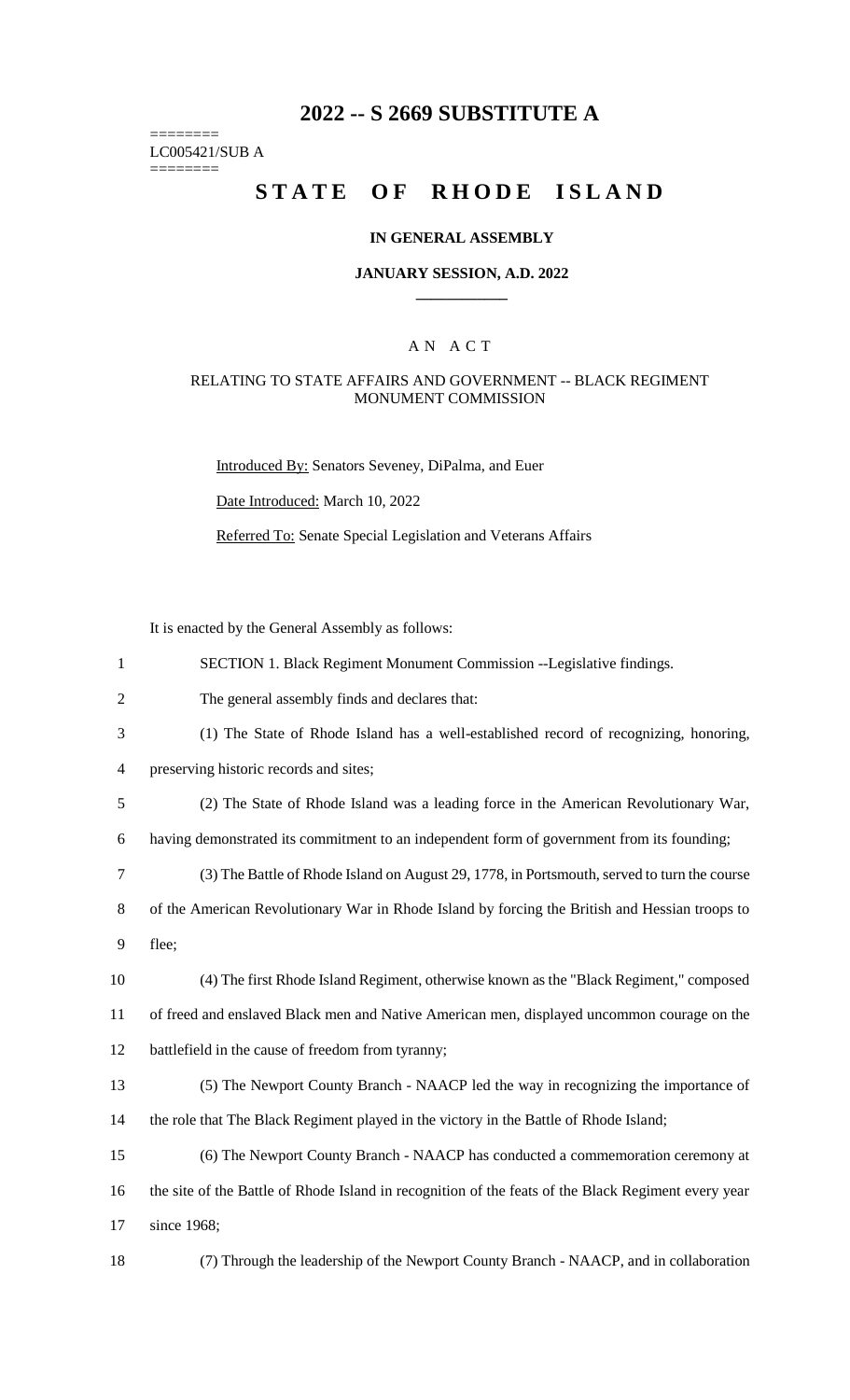| $\mathbf{1}$   | with state government and federal government, a beautiful monument has been erected at this site, |
|----------------|---------------------------------------------------------------------------------------------------|
| $\mathfrak{2}$ | now known as Patriots Park, in Portsmouth; and                                                    |
| 3              | (8) The Black Regiment Monument has been designated as an historic site, thus requiring           |
| 4              | ongoing care and oversight.                                                                       |
| 5              | SECTION 2. Title 42 of the General Laws entitled "STATE AFFAIRS AND                               |
| 6              | GOVERNMENT" is hereby amended by adding thereto the following chapter:                            |
| 7              | <b>CHAPTER 77.2</b>                                                                               |
| 8              | <b>BLACK REGIMENT MONUMENT COMMISSION</b>                                                         |
| 9              | 42-77.2-1. Establishment - Purpose.                                                               |
| 10             | <u>There is established the Black Regiment Monument Commission, whose purpose and</u>             |
| 11             | function shall be to keep the memory of the Black Regiment alive and to ensure the proper upkeep  |
| 12             | and maintenance of the Black Regiment Monument and surrounding park grounds.                      |
| 13             | 42-77.2-2. Membership and annual reports.                                                         |
| 14             | (a) The commission shall be comprised of five (5) members:                                        |
| 15             | (1) The president of the senate, or designee;                                                     |
| 16             | (2) The speaker of the house of representatives, or designee;                                     |
| 17             | (3) The president of the Portsmouth town council, or designee;                                    |
| 18             | (4) The director of the Rhode Island department of environmental management, or                   |
| 19             | designee; and                                                                                     |
| 20             | (5) The president of the Newport County Branch - NAACP or designee/member.                        |
| 21             | (b) The commission shall elect a chair, vice-chair, and a secretary on a biennial basis.          |
| 22             | (c) The commission shall meet at least two (2) times per year, maintain minutes of                |
| 23             | meetings, comply with open meetings laws and standards, and submit an annual report to the        |
| 24             | president of the senate and the speaker of the house of representatives.                          |
| 25             | 42-77.2-3. Duties of commission.                                                                  |
| 26             | The duties of the commission shall be:                                                            |
| 27             | (1) The commission shall establish standards and procedures consistent with its purpose           |
| 28             | and function.                                                                                     |
| 29             | (2) The commission shall approve of the use of the monument and grounds at Patriots Park,         |
| 30             | including all ceremonies, commemorations, lectures, presentations, reenactment, signage,          |
| 31             | adornments, and the like.                                                                         |
| 32             | SECTION 3. This act shall take effect upon passage.                                               |

#### $=$ LC005421/SUB A

========